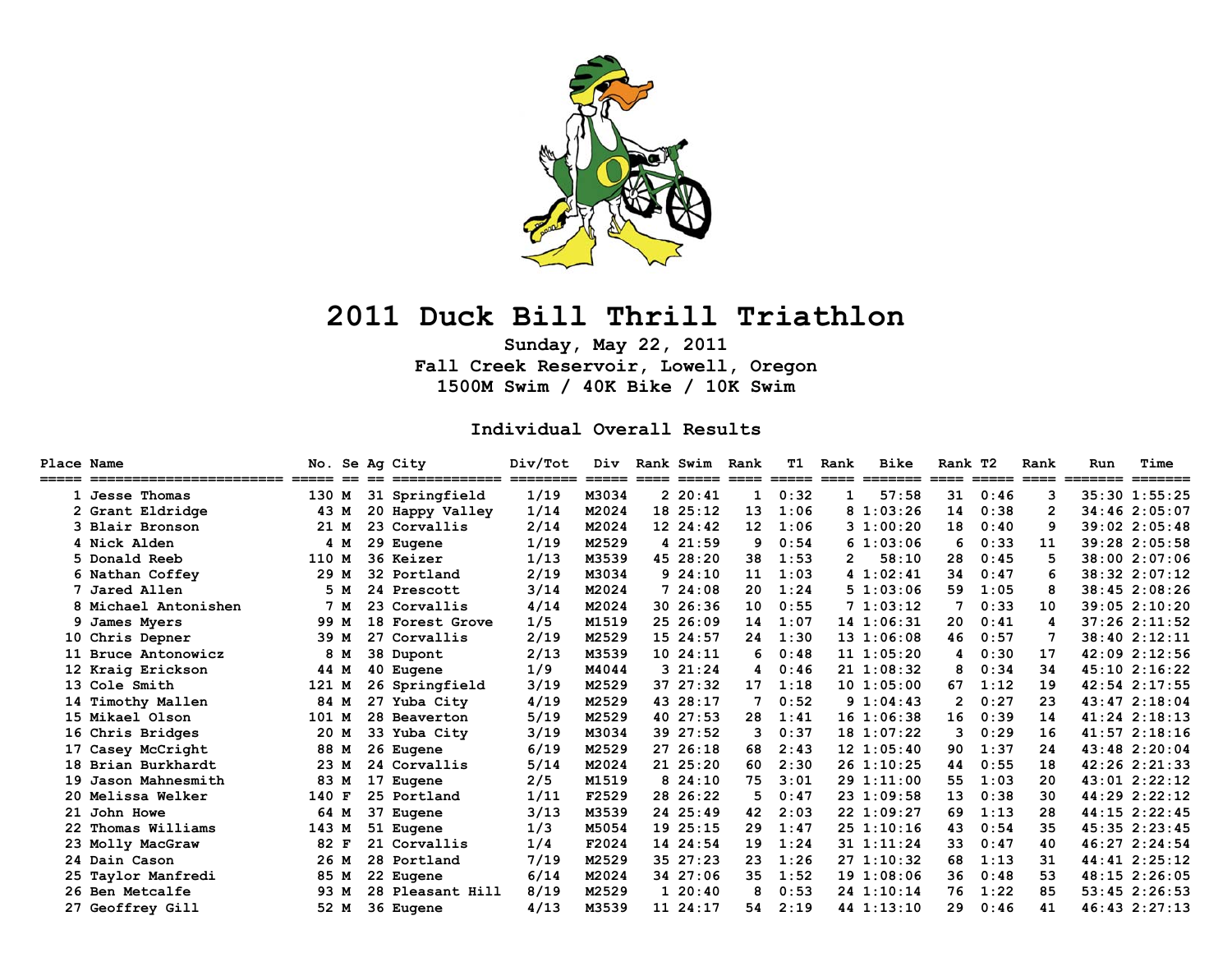| 28 Ross Craig           | 32 M  | 27 Ruston               | 9/19         | M2529          | 523:55               | 44   | 2:05            | 37 1:12:38               | 37  | 0:50         | 51 | 48:01 2:27:27                      |
|-------------------------|-------|-------------------------|--------------|----------------|----------------------|------|-----------------|--------------------------|-----|--------------|----|------------------------------------|
| 29 Daniel Silvernail    | 120 M | 44 West Linn            | 2/9          | M4044          | 53 29:16             | 59   | 2:29            | 20 1:08:16               | 72  | 1:17         | 39 | 46:26 2:27:42                      |
| 30 Hayden Flores        | 50 M  | 20 Fallbrook            | 7/14         | M2024          | 33 27:01             | 64   | 2:40            | 15 1:06:36               | 99  | 1:49         | 62 | 49:50 2:27:54                      |
| 31 Scott James          | 69 M  | 43 Springfield          | 3/9          | M4044          | 22 25:28             | 27   | 1:35            | 30 1:11:24               | 38  | 0:51         | 59 | 49:26 2:28:42                      |
| 32 Brandon Szczesniak   | 129 M | 26 Tacoma               | 10/19        | M2529          | 38 27:49             | 25   | 1:34            | 59 1:14:52               | 1   | 0:26         | 29 | 44:15 2:28:54                      |
| 33 Casey Glick          | 53 M  | 27 Corvallis            | 11/19        | M2529          | 71 31:40             | 36   | 1:52            | 33 1:11:48               | 9   | 0:35         | 22 | 43:27 2:29:19                      |
| <b>34 Tom Guerin</b>    | 54 M  | 56 San Anselmo          | 1/5          | M5559          | 26 26:11             | 56   | 2:23            | 28 1:10:57               | 21  | 0:41         | 60 | 49:30 2:29:40                      |
| 35 Lisa Matson          | 87 F  | 30 Tacoma               | 1/6          | F3034          | 31 26:59             | 15   | 1:08            | 58 1:14:36               | 10  | 0:36         | 42 | 46:44 2:30:01                      |
| 36 Karen Ballard        | 10 F  | 33 Lakewood             | 2/6          | F3034          | 624:06               | 16   | 1:15            | 55 1:14:20               | 11  | 0:36         | 63 | 49:57 2:30:13                      |
| 37 Vince Nethery        | 100 M | 55 Ellensburg           | 2/5          | M5559          | 50 29:04             | 37   | 1:53            | 171:06:50                | 112 | 2:28         | 66 | $50:02$ $2:30:15$                  |
| 38 Lane Meadowcroft     | 92 M  | 44 Dexter               | 4/9          | M4044          | 54 29:26             | 80   | 3:06            | 54 1:14:19               | 19  | 0:40         | 25 | 43:50 2:31:20                      |
| <b>39 Daniel Moreno</b> | 97 M  | 34 Corvallis            | 4/19         | M3034          | 44 28:18             | 2    | 0:37            | 35 1:12:28               | 22  | 0:43         | 61 | 49:33 2:31:37                      |
| <b>40 Brent Hutton</b>  | 68 M  | 40 Bandon               | 5/9          | M4044          | 70 31:33             | 107  | 4:53            | 51 1:13:47               | 62  | 1:08         | 15 | 41:32 2:32:51                      |
| 41 Nathan Atkinson      | 9 M   | 23 Medford              | 8/14         | M2024          | 29 26:34             | 45   | 2:06            | 67 1:17:16               | 110 | 2:23         | 33 | 45:08 2:33:26                      |
| 42 Jonathan Hoffman     | 61 M  | 29 Lake Oswego          | 12/19        | M2529          | 20 25:19             | 34   | 1:50            | 46 1:13:22               | 88  | 1:36         | 73 | 51:45 2:33:51                      |
| 43 Matthew Sterner      | 126 M | 38 Eugene               | 5/13         | M3539          | 65 30:20             | 51   | 2:14            | 48 1:13:41               | 87  | 1:36         | 43 | 46:53 2:34:41                      |
| 44 Michael Holdt        | 62 M  | 37 Eugene               | 6/13         | M3539          | 46 28:30             | 21   | 1:24            | 38 1:12:52               | 23  | 0:43         | 72 | 51:34 2:35:00                      |
| 45 Megan Sullivan       | 127 F | 31 Eugene               | 3/6          | F3034          | 17 25:11             | 30   | 1:48            | 53 1:14:08               | 12  | 0:37         | 83 | 53:23 2:35:05                      |
| 46 Jeremy Wilson        | 144 M | 31 Amity                | 5/19         | M3034          | 79 32:57             | 86   | 3:16            | 42 1:13:01               | 96  | 1:43         | 27 | 44:13 2:35:08                      |
| 47 Brian Colley         | 30 M  | 29 Springfield          | 13/19        | M2529          | 56 29:29             | 78   | 3:05            | 52 1:14:00               | 61  | 1:07         | 47 | 47:47 2:35:25                      |
| 48 Nathan Knapp         | 76 M  | 24 Corvallis            | 9/14         | M2024          | 60 29:51             | 117  | 5:48            | 43 1:13:03               | 94  | 1:42         | 32 | 45:08 2:35:30                      |
| 49 Joshua Masterson     | 86 M  | 33 Springfield          | 6/19         | M3034          | 73 32:02             | 121  | 6:07            | 56 1:14:25               | 117 | 2:54         | 13 | 40:24 2:35:49                      |
| 50 Jared Hass           | 57 M  | <b>35 Sprinfield</b>    | 7/13         | M3539          | 32 27:00             | 90   | 3:29            | 62 1:16:28               | 84  | 1:34         | 45 | 47:32 2:36:02                      |
| 51<br><b>Jamie Lane</b> | 77 F  | 36 Poulsbo              | 1/3          | F3539          | 84 33:19             | 50   | 2:14            | 32 1:11:30               | 95  | 1:42         | 46 | 47:35 2:36:18                      |
| 52 Susan Barth          | 11 F  | 30 Portland             | 4/6          | F3034          | 36 27:29             | 77   | 3:03            | 83 1:21:12               | 97  | 1:43         | 21 | 43:08 2:36:33                      |
| 53 Brent Pahls          | 103 M | 30 Coquille             | 7/19         | M3034          | 49 28:53             | 72   | 2:48            | 60 1:15:23               | 25  | 0:44         | 57 | 49:02 2:36:48                      |
| 54 Kevin Cotner         | 31 M  | 32 Sisters              | 8/19         | M3034          | 63 30:03             | 89   | 3:27            | 39 1:12:52               | 100 | 1:50         | 56 | 49:01 2:37:11                      |
| 55<br>Jeff Ree          | 109 M | 33 North Ogden          | 9/19         | M3034          | 58 29:37             | 57   | 2:27            | 57 1:14:32               | 93  | 1:41         | 55 | 48:58 2:37:13                      |
| <b>56 Steve Hatten</b>  | 58 M  | 40 Corvallis            | 6/9          | M4044          | 90 34:24             | 94   | 3:39            | 36 1:12:38               | 49  | 1:00         | 37 | 46:01 2:37:40                      |
| 57 Fred Christensen     | 28 M  | 55 Bend                 | 3/5          | M5559          | 41 27:54             | 18   | 1:23            | 45 1:13:12               | 15  | 0:39         | 93 | 56:12 2:39:18                      |
| 58 Daniel Bowen         | 18 M  | 27 Boise                | 14/19        | M2529          | 86 33:27             | 39   | 1:59            | 66 1:17:10               | 30  | 0:46         | 38 | 46:08 2:39:28                      |
| 59 Brandon Scott        | 117 M | 19 Corvallis            | 3/5          | M1519          | 72 32:00             | 73   | 2:51            | 70 1:17:48               | 73  | 1:19         | 36 | 45:54 2:39:51                      |
| 60 Jc Minton            | 94 M  | 36 Portland             | 8/13         | M3539          | 68 30:51             | 61   | 2:30            | 69 1:17:36               | 64  | 1:10         | 52 | 48:08 2:40:12                      |
|                         |       |                         | 2/4          | F2024          | 55 29:27             | 92   | 3:35            |                          | 41  | 0:52         | 58 | 49:23 2:40:46                      |
| 61 Aleah Davis          | 36 F  | 21 Tigard<br>31 Seattle | 10/19        | M3034          | 89 33:58             | 98   | 4:10            | 68 1:17:31<br>1011:27:13 | 91  | 1:37         | 1  | 34:23 2:41:19                      |
| 62 Andre Kajlich        | 72 M  |                         |              |                |                      | 53   |                 |                          | 47  |              | 76 |                                    |
| 63 Cindi Feldman        | 46 F  | 43 Eugene               | 1/4<br>15/19 | F4044<br>M2529 | 57 29:34<br>81 33:15 |      | 2:19<br>1:24    | 61 1:16:11               | 50  | 0:58<br>1:00 | 79 | 52:26 2:41:25<br>$53:01$ $2:42:23$ |
| 64 Michael Halloran     | 56 M  | 29 Roseburg             |              |                |                      | 22   |                 | 50 1:13:44               |     |              | 78 |                                    |
| 65 Brian Humphreys      | 67 M  | 39 Springfield          | 9/13         | M3539          | 47 28:36             | 81   | 3:07            | 63 1:16:39               | 81  | 1:30         | 87 | 52:43 2:42:33                      |
| 66 Anthony McKay        | 90 M  | 30 Albany               | 11/19        | M3034          | 13 24:52             | 31   | 1:49            | 84 1:21:14               | 5   | 0:31         |    | 54:26 2:42:51                      |
| 67 Jon Bellona          | 13 M  | 30 Eugene               | 12/19        | M3034          | 114 41:15            | 84   | 3:09            | 72 1:18:05               | 52  | 1:01         | 12 | 39:30 2:42:59                      |
| 68 Keeley Tillotson     | 132 F | 18 Eugene               | 1/1          | F1519          | 23 25:30             | 43   | 2:05            | 97 1:26:46               | 58  | 1:05         | 48 | 47:482:33:12                       |
| 69 Ryan Canady          | 24 M  | 35 Beaverton            | 10/13        | M3539          | 87 33:30             | 102  | 4:26            | 40 1:12:58               | 56  | 1:04         | 71 | 51:31 2:43:26                      |
| 70 Gabriel Hoxmeier     | 65 M  | 23 Corvallis            | 10/14        | M2024          | 95 34:59             | 48   | 2:08            | 47 1:13:37               | 17  | 0:40         | 74 | $52:15$ $2:43:38$                  |
| 71 Nick Turtura         | 134 M | 33 Elmira               | 13/19        | M3034          | 88 33:42             | 71   | 2:45            | 41 1:12:58               | 26  | 0:44         | 86 | 54:23 2:44:30                      |
| 72 Alex McFadden        |       | 89 M 42 Seattle         | 7/9          | M4044          | 69 31:11             | 62   | 2:32            | 76 1:19:00               | 79  | 1:29         | 68 | $50:35$ $2:44:46$                  |
| 73 Corey King           | 73 M  | 24 Eugene               | 11/14        | M2024          | 104 36:35            | 82   | 3:08            | 80 1:20:20               | 86  | 1:35         | 26 | 43:55 2:45:31                      |
| 74 Jeremy Worley        | 145 M | 20 Portland             | 12/14        | M2024          | 85 33:23             |      | 26 1:34         | 78 1:19:12               | 32  | 0:47         | 70 | 51:31 2:46:26                      |
| 75 Erica Ramsing        | 108 F | 23 Corvallis            | 3/4          | F2024          | 59 29:39             |      | $52 \quad 2:15$ | 86 1:21:33               | 75  | 1:20         | 75 | 52:22 2:47:07                      |
| 76 Derrick Kleiner      |       | 74 M 33 Grants Pass     | 14/19        | M3034          | 97 35:37             | 63 - | 2:39            | 64 1:16:57               | 116 | 2:44         | 65 | $50:01$ $2:47:57$                  |
| 77 Cole Southworth      | 123 M | 29 Eugene               | 16/19        | M2529          | 66 30:25             |      | 101 4:24        | 85 1:21:16               | 98  | 1:43         | 67 | 50:13 2:47:59                      |
| 78 Aaron Seipel         |       | 118 M 19 Hillsboro      | 4/5          | M1519          | 103 36:29            | 74   | 2:59            | 77 1:19:06               | 118 | 2:54         | 44 | 47:24 2:48:50                      |
| 79 Kurt Sigler          |       | 119 M 30 Eugene         | 15/19        | M3034          | 74 32:05             | 70 - | 2:44            | 34 1:12:05               | 70  | 1:14         |    | 106 1:02:15 2:50:22                |
| 80 Chris Tuschen        | 135 M | 31 Junction City        | 16/19        | M3034          | 48 28:51             | 49   | 2:12            | 91 1:23:06               | 39  | 0:51         | 91 | 55:28 2:50:25                      |
| 81 Gregory Eilers       |       | 42 M 37 Portland        | 11/13        | M3539          | 98 35:59             |      | 55 2:22         | 74 1:18:33               | 92  | 1:40         | 77 | 52:36 2:51:08                      |
| 82 Robert Richardson    |       | 112 M 58 Bend           | 4/5          | M5559          | 16 25:01             |      | 32 1:50         | 87 1:21:41               |     |              |    | 83 1:33 102 1:01:11 2:51:14        |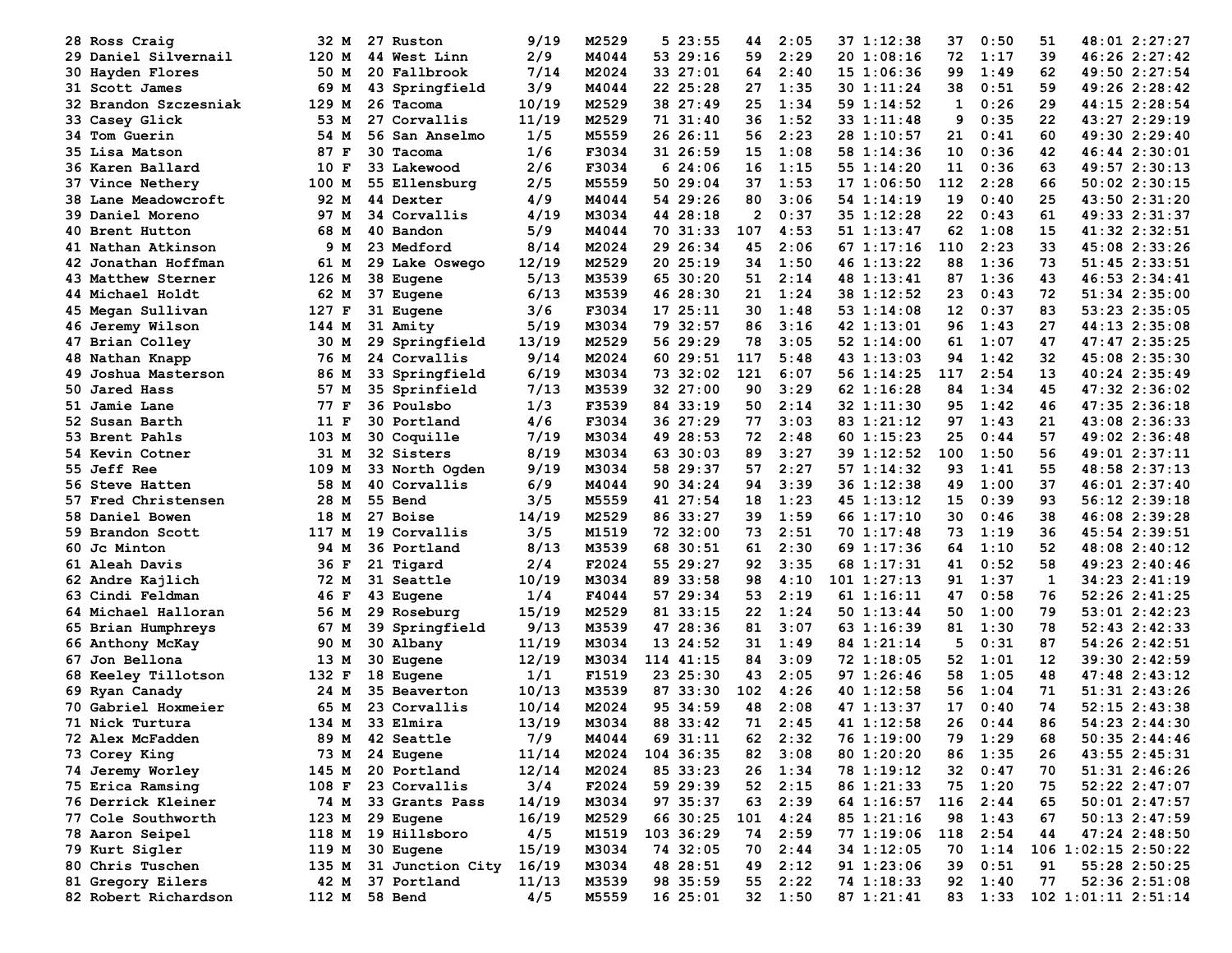|     | 83 Courtney Leonard     | 79 F    | 36 Eugene          | 2/3   | F3539 | 75 32:09      | 104 | 4:36 | 79 1:20:17      | 51  | 1:01 | 53:20 2:51:21<br>81       |
|-----|-------------------------|---------|--------------------|-------|-------|---------------|-----|------|-----------------|-----|------|---------------------------|
|     | 84 Tony Rajcich         | 107 M   | 44 Springfield     | 8/9   | M4044 | 113 40:35     | 66  | 2:43 | 49 1:13:41      | 65  | 1:11 | $53:25$ $2:51:32$<br>84   |
|     | 85 Scott Besemann       | 14 M    | 35 Portland        | 12/13 | M3539 | 67 30:48      | 76  | 3:02 | 88 1:22:24      | 42  | 0:54 | 54:51 2:51:57<br>89       |
|     | 86 Jennifer Morgan      | 98 F    | 34 Corvallis       | 5/6   | F3034 | 62 30:00      | 41  | 2:01 | 82 1:20:56      | 103 | 1:54 | 57:59 2:52:48<br>99       |
|     | 87 Corey Baydo          | 12 M    | 34 Chehalis        | 17/19 | M3034 | 78 32:50      | 47  | 2:07 | 75 1:18:33      | 74  | 1:20 | 100<br>58:01 2:52:48      |
|     | 88 Paul Allen           | 6 M     | 30 Eugene          | 18/19 | M3034 | 64 30:04      | 116 | 5:24 | 90 1:22:48      | 115 | 2:43 | 53:09 2:54:07<br>80       |
|     | <b>89 Colleen Wedin</b> | 139 F   | 41 Eugene          | 2/4   | F4044 | 80 33:03      | 69  | 2:43 | $105$ $1:28:44$ | 45  | 0:55 | 48:46 2:54:09<br>54       |
|     | 90 Lauren Binder        | 15 F    | 63 Portland        | 1/1   | F6064 | 61 29:53      | 96  | 3:53 | 92 1:23:36      | 102 | 1:54 | 55:24 2:54:37<br>90       |
|     | 91 Lee Moody            | 96 M    | 40 Eugene          | 9/9   | M4044 | 51 29:09      | 91  | 3:34 | 81 1:20:20      | 85  | 1:35 | 103 1:01:12 2:55:48       |
|     | 92 Maura Schwartz       | 116 F   | 51 Madras          | 1/2   | F5054 | 76 32:10      | 88  | 3:27 | 89 1:22:30      | 57  | 1:04 | 57:412:56:50<br>97        |
|     | 93 Darren Abersold      | 1 M     | 47 Cottonwood      | 1/2   | M4549 | 52 29:11      | 65  | 2:41 | $102$ $1:27:16$ | 40  | 0:52 | $57:16$ $2:57:13$<br>96   |
|     | 94 Bradley Thorstenson  | 131 M   | 50 Longview        | 2/3   | M5054 | 96 35:02      | 40  | 2:01 | 65 1:17:06      | 101 | 1:51 | 105 1:02:14 2:58:12       |
|     | 95 Amy Dean             | 38 F    | 29 Springfield     | 2/11  | F2529 | 93 34:32      | 67  | 2:43 | 93 1:23:46      | 63  | 1:09 | 94<br>56:30 2:58:38       |
|     | 96 Brian Walker         | 138 M   | 30 Springfield     | 19/19 | M3034 | 119 46:38     | 108 | 4:55 | 71 1:18:05      | 108 | 2:14 | 47:59 2:59:48<br>50       |
|     | 97 Miki York            | 146 F   | 37 Ft Lewis        | 3/3   | F3539 | 94 34:44      | 33  | 1:50 | 1001:27:09      | 71  | 1:16 | 56:11 3:01:08<br>92       |
|     | 98 Rob Foreman          | 51 M    | 38 Creswell        | 13/13 | M3539 | 92 34:30      | 114 | 5:17 | 107 1:29:57     | 82  | 1:31 | $50:00$ $3:01:12$<br>64   |
|     | 99 Betsy Swanback       | 128 F   | 21 Eugene          | 4/4   | F2024 | 110.38:48     | 46  | 2:06 | 103 1:28:07     | 48  | 0:59 | 51:28 3:01:27<br>69       |
| 100 | Kevin Hegel, Sr         | 59 M    | 53 Montesano       | 3/3   | M5054 | 107<br>37:18  | 122 | 6:56 | 73 1:18:20      | 114 | 2:42 | $101$ $1:00:06$ $3:05:19$ |
| 101 | Kelly Fields            | 49 F    | 28 Vancouver       | 3/11  | F2529 | $106$ 36:47   | 79  | 3:05 | $110$ $1:31:22$ | 111 | 2:24 | 54:34 3:08:11<br>88       |
| 102 | Matthew Johns           | 70 M    | 28 Eugene          | 17/19 | M2529 | 77 32:34      | 87  | 3:26 | $104$ $1:28:17$ | 80  | 1:30 | $109$ $1:06:14$ $3:11:58$ |
| 103 | Erin Darlington         | 35 F    | 28 Eugene          | 4/11  | F2529 | 91 34:28      | 110 | 4:56 | 113 1:33:58     | 60  | 1:06 | 98<br>57:56 3:12:22       |
|     | 104 Larry Durant        | 41 M    | 57 Canby           | 5/5   | M5559 | 108 38:29     | 58  | 2:28 | 96 1:26:33      | 109 | 2:17 | 112 1:08:09 3:17:55       |
| 105 | Jan Darden              | 34 F    | 41 Tigard          | 3/4   | F4044 | 82 33:16      | 120 | 6:04 | 94 1:24:21      | 119 | 3:01 | 116 1:11:15 3:17:55       |
| 106 | Clint Hickey            | 60 M    | 25 Eugene          | 18/19 | M2529 | 123 57:17     | 118 | 5:54 | 98 1:26:49      | 89  | 1:37 | $47:53$ 3:19:28<br>49     |
| 107 | Joe Voss                | 137 M   | 21 Springfield     | 13/14 | M2024 | 120 47:20     | 103 | 4:32 | 99 1:27:07      | 122 | 3:44 | 56:50 3:19:33<br>95       |
| 108 | Jessica Abersold        | 2 F     | 52 Cottonwood      | 2/2   | F5054 | 117 41:49     | 109 | 4:55 | $108$ 1:29:59   | 53  | 1:02 | $104$ 1:01:55 3:19:38     |
| 109 | Paula Luginbuhl         | 81 F    | 26 Eugene          | 5/11  | F2529 | $111 \t39:49$ | 112 | 5:12 | $109$ $1:31:17$ | 54  | 1:03 | $108$ 1:04:52 3:22:10     |
| 110 | Janine Richardson       | 111 F   | 59 Bend            | 1/2   | F5559 | 102 36:25     | 85  | 3:16 | $112$ $1:32:28$ | 78  | 1:29 | 115 1:10:10 3:23:45       |
|     | 111 Heidi Pahls         | $104$ F | <b>30 Coquille</b> | 6/6   | F3034 | 121 51:22     | 99  | 4:13 | 111 1:31:40     | 120 | 3:18 | 82<br>53:20 3:23:52       |
| 112 | Molly Guidette          | 55 F    | 29 Eugene          | 6/11  | F2529 | 100, 36:03    | 115 | 5:20 | $118$ $1:39:17$ | 35  | 0:48 | 107 1:03:45 3:25:11       |
| 113 | Christina Davis         | 37 F    | 28 Eugene          | 7/11  | F2529 | 42 27:58      | 97  | 4:07 | 1191:40:01      | 27  | 0:45 | $119$ $1:13:42$ $3:26:31$ |
|     | 114 Chris Wheeler       | 142 M   | 23 Eugene          | 14/14 | M2024 | 118 43:55     | 100 | 4:22 | 95 1:26:14      | 77  | 1:24 | $117$ $1:11:29$ $3:27:23$ |
|     | 115 Fred Robbins        | 113 M   | 66 Vancouver       | 1/1   | M6569 | $105$ 36:43   | 105 | 4:43 | $106$ $1:29:00$ | 121 | 3:42 | $120$ $1:14:24$ $3:28:30$ |
| 116 | David Schlatter         | 114 M   | 48 Sisters         | 2/2   | M4549 | 116 41:41     | 113 | 5:16 | 115 1:36:25     | 66  | 1:12 | 113 1:08:50 3:33:22       |
| 117 | Kristen Bitter          | 16 F    | 26 Portland        | 8/11  | F2529 | $109$ 38:33   | 119 | 5:59 | $122$ $1:42:05$ | 104 | 1:55 | 110 1:07:32 3:36:02       |
| 118 | Sara Kacvinsky          | 71 F    | 27 Portland        | 9/11  | F2529 | 99 36:00      | 123 | 8:30 | 117 1:38:31     | 123 | 5:29 | 111 1:07:33 3:36:02       |
| 119 | Anna Houpt              | 63 F    | 56 Creswell        | 2/2   | F5559 | 115 41:19     | 83  | 3:09 | 1201:40:47      | 113 | 2:33 | 114 1:09:51 3:37:36       |
| 120 | Carla Bowman            | 19 F    | 42 Vancouver       | 4/4   | F4044 | 112 40:04     | 106 | 4:44 | $116$ $1:38:11$ | 105 | 1:58 | 118 1:13:40 3:38:34       |
| 121 | Pat Spellmeyer          | 124 M   | <b>26 Longview</b> | 19/19 | M2529 | 101 36:05     | 93  | 3:35 | $121 \t1:40:48$ | 24  | 0:43 | $122$ $1:20:15$ $3:41:24$ |
|     | 122 Beth Soltero        | 122 F   | 27 Vancouver       | 10/11 | F2529 | 83 33:18      | 95  | 3:48 | 114 1:35:24     | 107 | 2:06 | 123 1:26:50 3:41:24       |
|     | 123 Breanna Schliebe    | 115 F   | 25 Jefferson       | 11/11 | F2529 | 122 54:11     | 111 | 4:59 | $123$ $1:59:26$ | 106 | 2:00 | $121$ $1:16:52$ $4:17:26$ |

## **Athena Results**

| Place No. | Name                   |      |  |              | Age Sex B C/a Div/Tot Div | Citv                              | <b>St Time</b> |
|-----------|------------------------|------|--|--------------|---------------------------|-----------------------------------|----------------|
|           |                        |      |  |              |                           |                                   |                |
|           | 16 Kristen Bitter      | 26 F |  | $\mathbf{A}$ | 1/2                       | F2529 Portland OR 3:36:02         |                |
|           | 2 115 Breanna Schliebe | 25 F |  | A            | 2/2                       | <b>F2529</b> Jefferson OR 4:17:26 |                |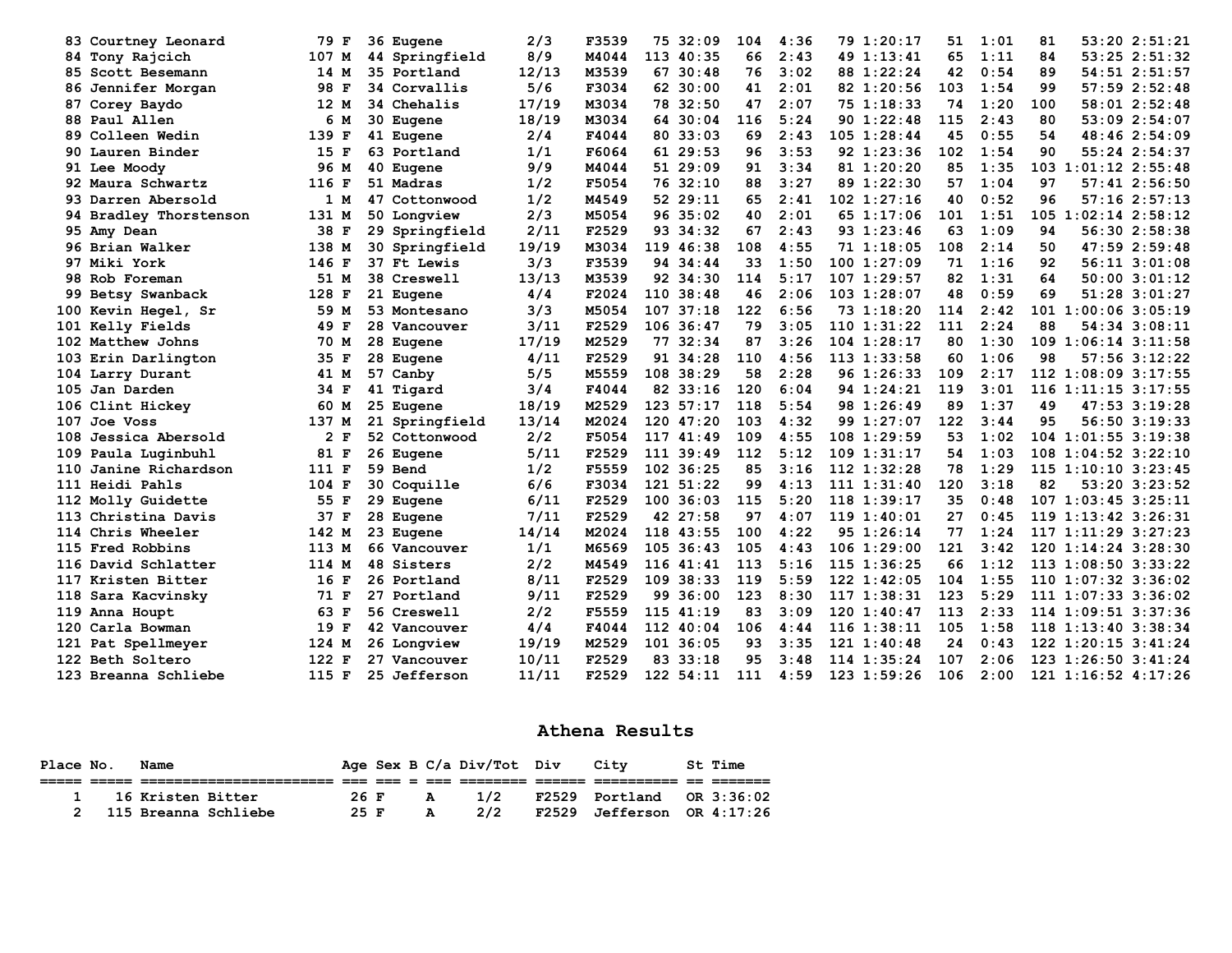| Place No.      | Name                |      |  |   | Age Sex B C/a Div/Tot Div |       | City                  | St Time      |
|----------------|---------------------|------|--|---|---------------------------|-------|-----------------------|--------------|
|                |                     |      |  |   |                           |       |                       |              |
|                | 57 Jared Hass       | 35 M |  | C | 1/1                       | M3539 | Sprinfield OR 2:36:02 |              |
| $\overline{2}$ | 56 Michael Halloran | 29 M |  | c | 1/1                       | M2529 | Roseburg              | OR $2:42:23$ |
| 3              | 134 Nick Turtura    | 33 M |  | C | 1/3                       | M3034 | Elmira                | OR 2:44:30   |
| 4              | 119 Kurt Sigler     | 30 M |  | c | 2/3                       | M3034 | Eugene                | OR $2:50:22$ |
| 5              | 6 Paul Allen        | 30 M |  | с | 3/3                       | M3034 | Eugene                | OR 2:54:07   |
| 6              | 59 Kevin Hegel, Sr  | 53 M |  | c | 1/1                       | M5054 | Montesano             | $WA$ 3:05:19 |
|                | 142 Chris Wheeler   | 23 M |  | C | 1/1                       | M2024 | Eugene                | OR 3:27:23   |

# **Individual Results By Age Group**

| MALE AGE GROUP: 15 TO 19   |             |                     |            |
|----------------------------|-------------|---------------------|------------|
| 1 James Myers              | 182:11:52   | 3 Brandon Scott     | 192:39:51  |
| 2 Jason Mahnesmith         | 172:22:12   | 4 Aaron Seipel      | 19 2:48:50 |
| FEMALE AGE GROUP: 15 TO 19 |             |                     |            |
| 1 Keeley Tillotson         | 18 2:43:12  |                     |            |
| MALE AGE GROUP: 20 TO 24   |             |                     |            |
| 1 Grant Eldridge           | 20 2:05:07  | 8 Nathan Atkinson   | 23 2:33:26 |
| 2 Blair Bronson            | 23 2:05:48  | 9 Nathan Knapp      | 24 2:35:30 |
| 3 Jared Allen              | 24 2:08:26  | 10 Gabriel Hoxmeier | 23 2:43:38 |
| 4 Michael Antonishen       | 23 2:10:20  | 11 Corey King       | 24 2:45:31 |
| 5 Brian Burkhardt          | 24 2:21:33  | 12 Jeremy Worley    | 20 2:46:26 |
| 6 Taylor Manfredi          | 22 2:26:05  | 13 Joe Voss         | 21 3:19:33 |
| 7 Hayden Flores            | 20 2:27:54  | 14 Chris Wheeler    | 23 3:27:23 |
| FEMALE AGE GROUP: 20 TO 24 |             |                     |            |
| 1 Molly MacGraw            | 21 2:24:54  | 3 Erica Ramsing     | 23 2:47:07 |
| 2 Aleah Davis              | 212:40:46   | 4 Betsy Swanback    | 213:01:27  |
| MALE AGE GROUP: 25 TO 29   |             |                     |            |
| 1 Nick Alden               | 29 2:05:58  | 11 Casey Glick      | 27 2:29:19 |
| <b>2 Chris Depner</b>      | 272:12:11   | 12 Jonathan Hoffman | 29 2:33:51 |
| 3 Cole Smith               | 262:17:55   | 13 Brian Colley     | 29 2:35:25 |
| 4 Timothy Mallen           | 272:18:04   | 14 Daniel Bowen     | 27 2:39:28 |
| 5 Mikael Olson             | 28 2:18:13  | 15 Michael Halloran | 29 2:42:23 |
| 6 Casey McCright           | 26 2:20:04  | 16 Cole Southworth  | 29 2:47:59 |
| 7 Dain Cason               | 28 2:25:12  | 17 Matthew Johns    | 28 3:11:58 |
| 8 Ben Metcalfe             | 28 2:26:53  | 18 Clint Hickey     | 25 3:19:28 |
| 9 Ross Craig               | 27 2:27:27  | 19 Pat Spellmeyer   | 26 3:41:24 |
| 10 Brandon Szczesniak      | 26 2:28:54  |                     |            |
| FEMALE AGE GROUP: 25 TO 29 |             |                     |            |
| 1 Melissa Welker           | 252:22:12   | 7 Christina Davis   | 28 3:26:31 |
| 2 Amy Dean                 | 29 2:58:38  | 8 Kristen Bitter    | 26 3:36:02 |
| 3 Kelly Fields             | 28 3:08:11  | 9 Sara Kacvinsky    | 27 3:36:02 |
| 4 Erin Darlington          | 28 3:12:22  | 10 Beth Soltero     | 27 3:41:24 |
| 5 Paula Luginbuhl          | 263:22:10   | 11 Breanna Schliebe | 25 4:17:26 |
| 6 Molly Guidette           | 29 3:25:11  |                     |            |
| MALE AGE GROUP: 30 TO 34   |             |                     |            |
| 1 Jesse Thomas             | 31 1:55:25  | 11 Anthony McKay    | 30 2:42:51 |
| 2 Nathan Coffey            | 32, 2:07:12 | 12 Jon Bellona      | 302:32:59  |
| 3 Chris Bridges            | 332:18:16   | 13 Nick Turtura     | 33 2:44:30 |
| 4 Daniel Moreno            | 34 2:31:37  | 14 Derrick Kleiner  | 33 2:47:57 |
| 5 Jeremy Wilson            | 31 2:35:08  | 15 Kurt Sigler      | 30 2:50:22 |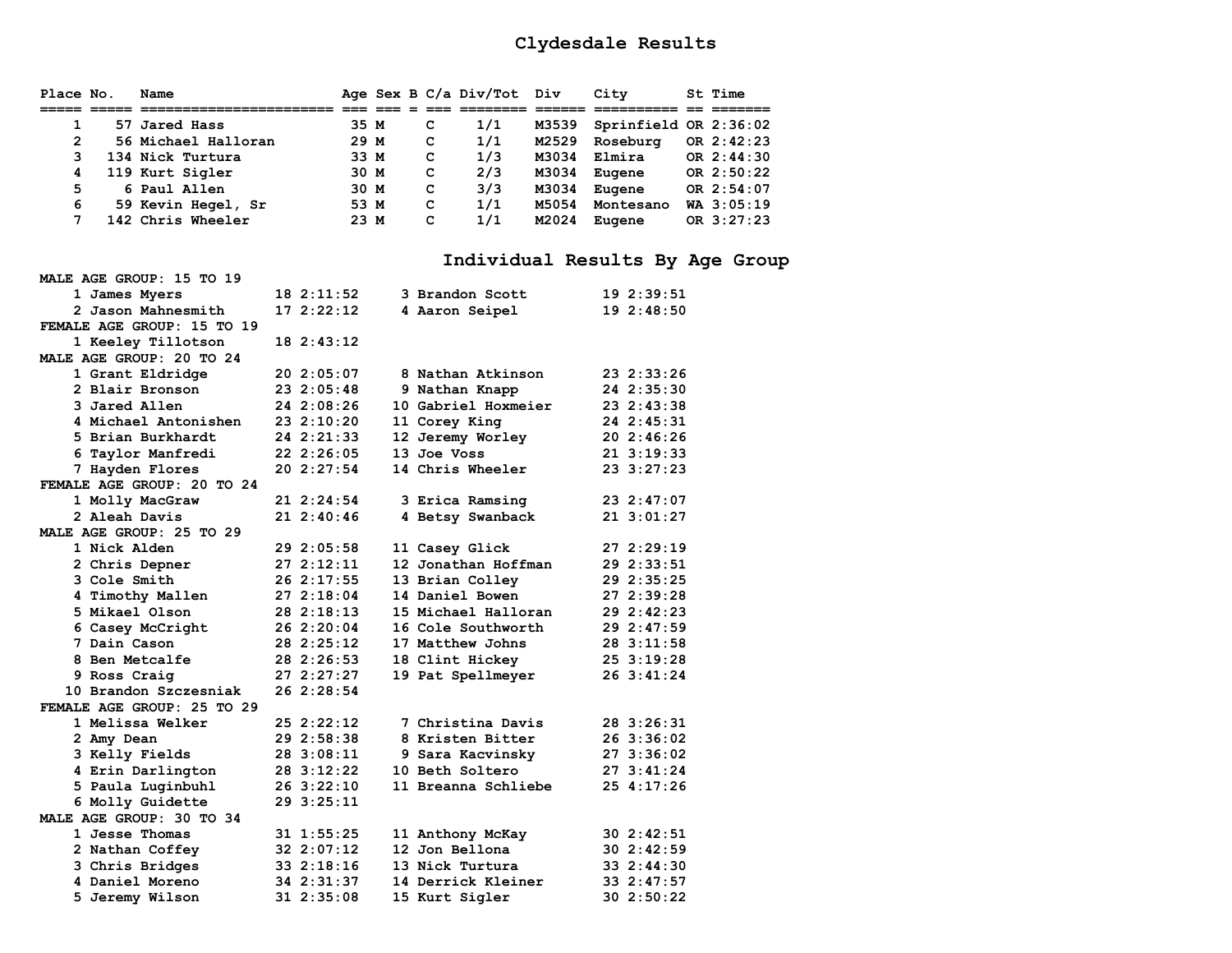| 6 Joshua Masterson         | 33 2:35:49     | 16 Chris Tuschen    | 31 2:50:25     |
|----------------------------|----------------|---------------------|----------------|
| 7 Brent Pahls              | $30 \t2:36:48$ | 17 Corey Baydo      | 34 2:52:48     |
| 8 Kevin Cotner             | $32$ $2:37:11$ | 18 Paul Allen       | 302:54:07      |
| 9 Jeff Ree                 | 33 2:37:13     | 19 Brian Walker     | 302:59:48      |
| 10 Andre Kajlich           | $31 \t2:41:19$ |                     |                |
| FEMALE AGE GROUP: 30 TO 34 |                |                     |                |
| 1 Lisa Matson              | 302:30:01      | 4 Susan Barth       | 30 2:36:33     |
| 2 Karen Ballard            | 33 2:30:13     | 5 Jennifer Morgan   | 34 2:52:48     |
| 3 Megan Sullivan           | $31 \t2:35:05$ | 6 Heidi Pahls       | $30$ $3:23:52$ |
| MALE AGE GROUP: 35 TO 39   |                |                     |                |
| 1 Donald Reeb              | 36 2:07:06     | 8 Jc Minton         | 362:30:12      |
| 2 Bruce Antonowicz         | 38 2:12:56     | 9 Brian Humphreys   | 39 2:42:33     |
| 3 John Howe                | 372:22:45      | 10 Ryan Canady      | 35 2:43:26     |
| <b>4 Geoffrey Gill</b>     | 362::27:13     | 11 Gregory Eilers   | 37 2:51:08     |
| 5 Matthew Sterner          | 38 2:34:41     | 12 Scott Besemann   | 35 2:51:57     |
| 6 Michael Holdt            | 372:35:00      | 13 Rob Foreman      | 38 3:01:12     |
| 7 Jared Hass               | 35 2:36:02     |                     |                |
| FEMALE AGE GROUP: 35 TO 39 |                |                     |                |
| 1 Jamie Lane               | 36 2:36:18     | 3 Miki York         | 373:01:08      |
| 2 Courtney Leonard         | 36 2:51:21     |                     |                |
| MALE AGE GROUP: 40 TO 44   |                |                     |                |
| 1 Kraig Erickson           | 40 2:16:22     | 6 Steve Hatten      | 40 2:37:40     |
| 2 Daniel Silvernail        | 44 2:27:42     | 7 Alex McFadden     | 42, 2:44:46    |
| 3 Scott James              | 43 2:28:42     | 8 Tony Rajcich      | 44 2:51:32     |
| 4 Lane Meadowcroft         | 44 2:31:20     | 9 Lee Moody         | 40 2:55:48     |
| 5 Brent Hutton             | 40 2:32:51     |                     |                |
| FEMALE AGE GROUP: 40 TO 44 |                |                     |                |
| 1 Cindi Feldman            | 43 2:41:25     | 3 Jan Darden        | 41 3:17:55     |
| 2 Colleen Wedin            | 41 2:54:09     | 4 Carla Bowman      | 42 3:38:34     |
| MALE AGE GROUP: 45 TO 49   |                |                     |                |
| 1 Darren Abersold          | 472:57:13      | 2 David Schlatter   | 48 3:33:22     |
| FEMALE AGE GROUP: 45 TO 49 |                |                     |                |
| MALE AGE GROUP: 50 TO 54   |                |                     |                |
| 1 Thomas Williams          |                |                     |                |
| 2 Bradley Thorstenson      | 51 2:23:45     | 3 Kevin Hegel, Sr   | 53 3:05:19     |
| FEMALE AGE GROUP: 50 TO 54 | 502:58:12      |                     |                |
|                            |                |                     |                |
| 1 Maura Schwartz           | 512:56:50      | 2 Jessica Abersold  | 52 3:19:38     |
| MALE AGE GROUP: 55 TO 59   |                |                     |                |
| 1 Tom Guerin               | 56 2:29:40     | 4 Robert Richardson | 58 2:51:14     |
| 2 Vince Nethery            | 552:30:15      | 5 Larry Durant      | 573:17:55      |
| 3 Fred Christensen         | 552:39:18      |                     |                |
| FEMALE AGE GROUP: 55 TO 59 |                |                     |                |
| 1 Janine Richardson        | 59 3:23:45     | 2 Anna Houpt        | 56 3:37:36     |
| MALE AGE GROUP: 60 TO 64   |                |                     |                |
| FEMALE AGE GROUP: 60 TO 64 |                |                     |                |
| 1 Lauren Binder            | 63 2:54:37     |                     |                |
| MALE AGE GROUP: 65 TO 69   |                |                     |                |
| 1 Fred Robbins             | 66 3:28:30     |                     |                |